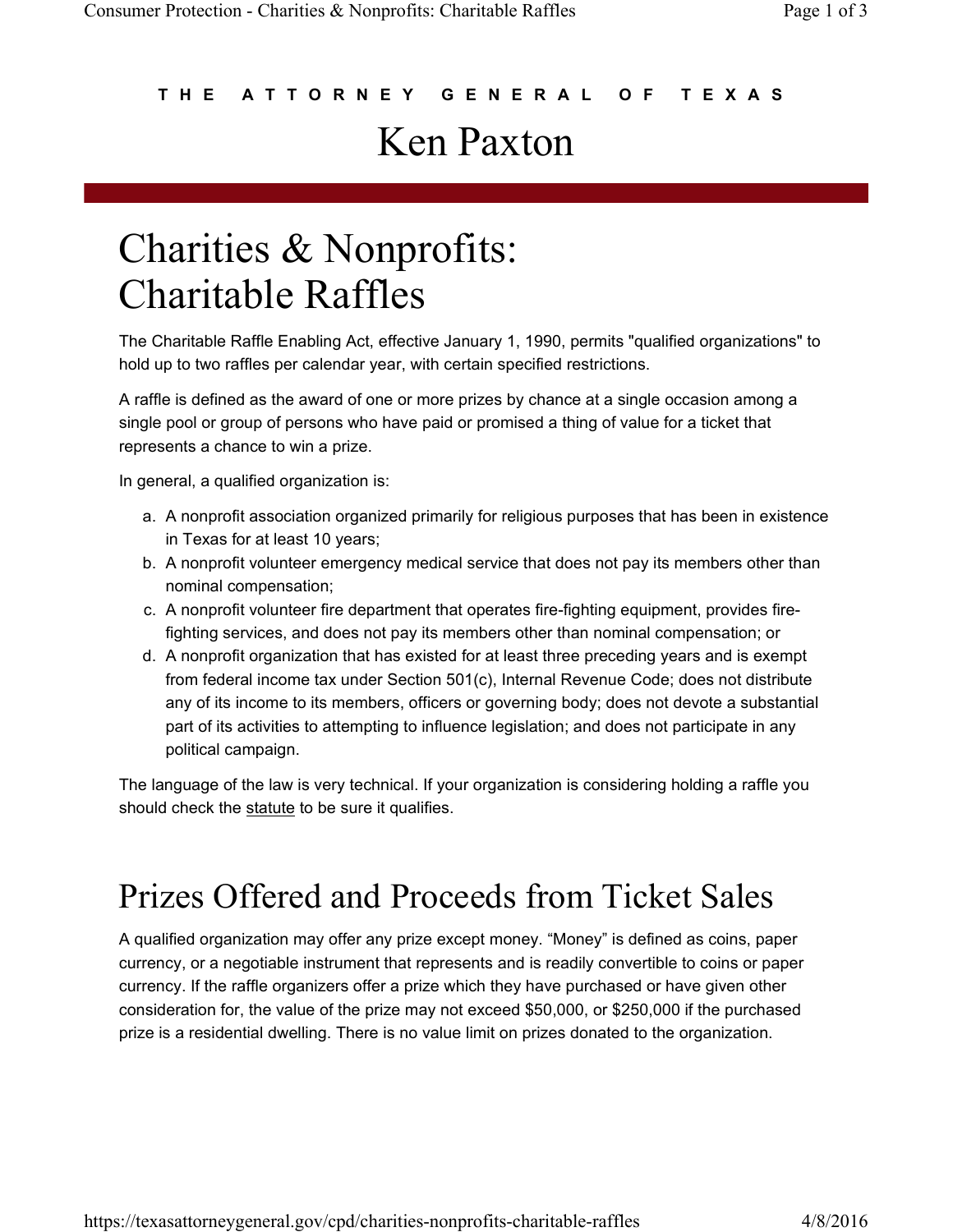Texas lottery tickets may be purchased and offered as prizes, even though the tickets' payoff may exceed \$50,000. The organization must have each raffle prize in its possession or ownership or must post a bond for the full amount of the value of the prize with the county clerk of the county where the raffle will be held.

Proceeds from ticket sales must be used only for the charitable purposes of the qualified organization.

### Restrictions

A qualified organization is not required to register with the State before conducting a raffle. However certain restrictions apply.

- A qualified organization may hold only two raffles per calendar year and only one raffle at a time.
- Raffle tickets may not be advertised statewide or through paid advertisements. Each raffle ticket must state: 1) the name of the organization conducting the raffle; 2) the address of the organization or of a named officer of the organization; 3) the ticket price; 4) a general description of each prize having a value of more than \$10; and 5) the date on which the raffle prize(s) will be awarded.
- No one may be compensated directly or indirectly for organizing or conducting a raffle or for selling raffle tickets.

## Penalties and Enforcement

Only raffles held according to the terms of the Charitable Raffle Enabling Act are authorized raffles. The law is Chapter 2002, Occupations Code, Texas Codes Annotated.

An unauthorized raffle is considered gambling under the Texas Penal Code. Conducting such a raffle is a Class A misdemeanor. Participating in an unauthorized raffle is a Class C misdemeanor.

A county attorney, district attorney or the attorney general may bring an action in state court to stop a violation or potential violation of the Charitable Raffle Enabling Act.

Please understand that this office cannot advise you about whether a proposed raffle would be authorized under the law. If you have specific questions about the law, you should consult a private attorney.

#### ADDITIONAL LINKS

### **ACCESSIBILITY**

https://texasattorneygeneral.gov/cpd/charities-nonprofits-charitable-raffles 4/8/2016